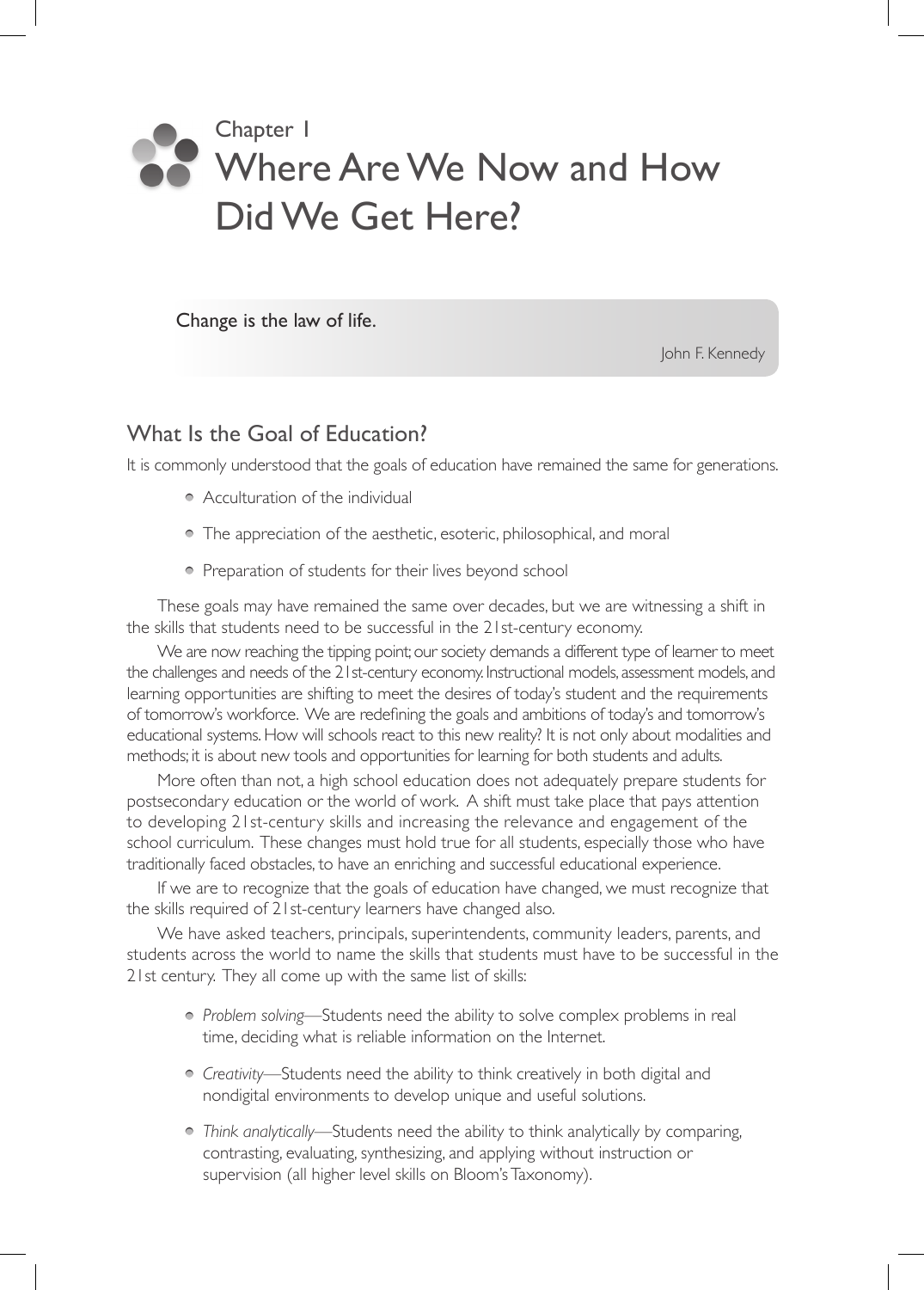#### 2 Getting It Right

- *Collaborate*—Students must possess the ability to collaborate seamlessly in both physical and virtual spaces, with real and virtual partners globally.
- *Communicate*—Students must be able to communicate with text, speech, and multiple multimedia formats. They must be able to communicate visually (through video and imagery) in the absence of text as actively as they do with text and speech.
- *Ethics, Action, Accountability*—Students must exhibit qualities such as adaptability, fiscal responsibility, personal accountability, environmental awareness, empathy, and tolerance.

These are the skills students now need to be successful in the world they enter, regardless of their intention to attend postsecondary school, take vocational training, or enter the workforce. The issue remains: Are schools preparing students for the ever-changing global economy?

By all estimates, today's students will likely have 10 to 14 careers in their lifetimes. Given this new reality of job-hopping, students must acquire a whole new set of skills beyond rote memorization. To be valued members of the 21st-century workforce, today's students—more than those before them—must have skills that enable them to be flexible and adaptable.

The debate must shift beyond content knowledge versus skill development to one of skill and content knowledge. Education experts Rotherham and Willingham (pg. 18, 2009) assert:

*There is no current responsible stakeholder that is arguing against ensuring that all students learn how to think in school. Rather, the issue is how do schools evolve meet these new challenges of ensuring students develop content mastery and develop the 21st-century skills in a rich way that genuinely improves outcomes for all students.* 

School and district educational leaders must ask themselves the following questions:

- 1. How has our school/district developed a sense of urgency for change to improve student learning and teacher practice?
- 2. How does our school/district provide opportunities for students to ask, analyze, synthesize, assess, and transform data to create knowledge?
- 3. How does our school/district promote student learning activities through the integration of educational technology (ET) that is aligned with curricular goals and student achievement goals?
- 4. How does our school/district support the collaboration between home and school for extending learning beyond the school day?
- 5. How does our school/district communicate to ensure a common understanding of all ET-related policies and procedures with all community stakeholders?
- 6. How does our school/district provide a wide range of staff development options for all teachers that align expectations and accountability for ET integration?

If the answer to any of those questions is "We haven't," then your school or district needs to ask itself, "What exactly are we preparing our students for—our future or theirs?"

## The Creative Class

Our current education system was designed for the Industrial Age, and for the most part, it has not evolved to meet the needs of a digital age and the realities of the 21st-century student.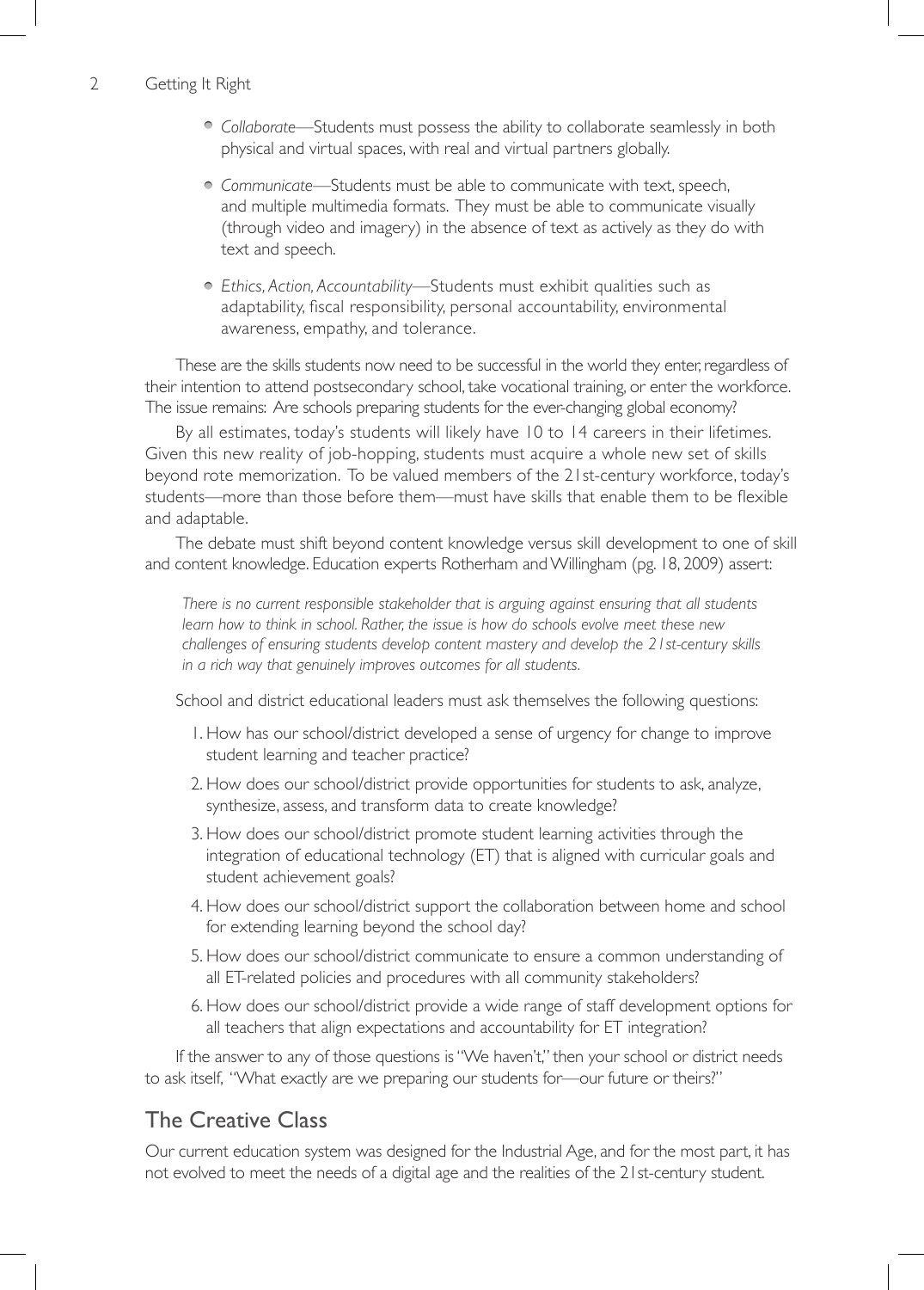In the book *The Rise of the Creative Class*, Richard Florida says you can divide the U.S. workforce into four basic groups: the agricultural class, the working class, service workers, and the creative class. (See figure  $1-1$ .)



*Figure 1–1: The Rise of Workers in the Creative Class. (Source:*The Rise of the Creative Class, *R. Florida, 2002)*

In 1900, almost 40% of workers were involved in agriculture. In 2010, the agricultural class was down to less than 2% of the workforce, primarily due to automation. What used to be done by dozens of workers and animals can now be done by one worker and a single machine.

The second group is the working class. These are classic manufacturing jobs—the jobs that only require basic skills to perform. Richard Florida shows that these types of jobs peaked right after World War II and have been in steady decline ever since.

Location-dependent workers are the routine cognitive workers and those who work in the service industries or helping professions. These types of jobs peaked in 1980 and are now steadily shrinking, primarily because of the growing power of personal computers.

The creative class does nonroutine cognitive work and applies 21st-century abstract skills on a regular basis. There has been a sharp increase in the demand for creative class workers since 1980. Once again, this is primarily because of the appearance of the personal computer—creative class jobs are facilitated by technology, not replaced by it.

We must ask ourselves whether schools today are adequately preparing students to be competitive members of the 21st-century economy.

## Moving to a Fluency Learning Environment

A series of educational reforms over the past few decades has been aimed at improving education for students across America. No Child Left Behind (No Child Left Untested), federal testing, state testing, and merit pay (tying teacher's salary to student success rates) are just a few. At the same time, we have witnessed an explosion in school-choice vouchers, charter schools, and private and online education options. The question is: How can we evolve the educational experience for all students to make it relevant, engaging, and challenging?

Models of instruction and evaluation must move from rote memorization to real-world problem solving. Students must be able to demonstrate their knowledge in a technology-rich learning environment.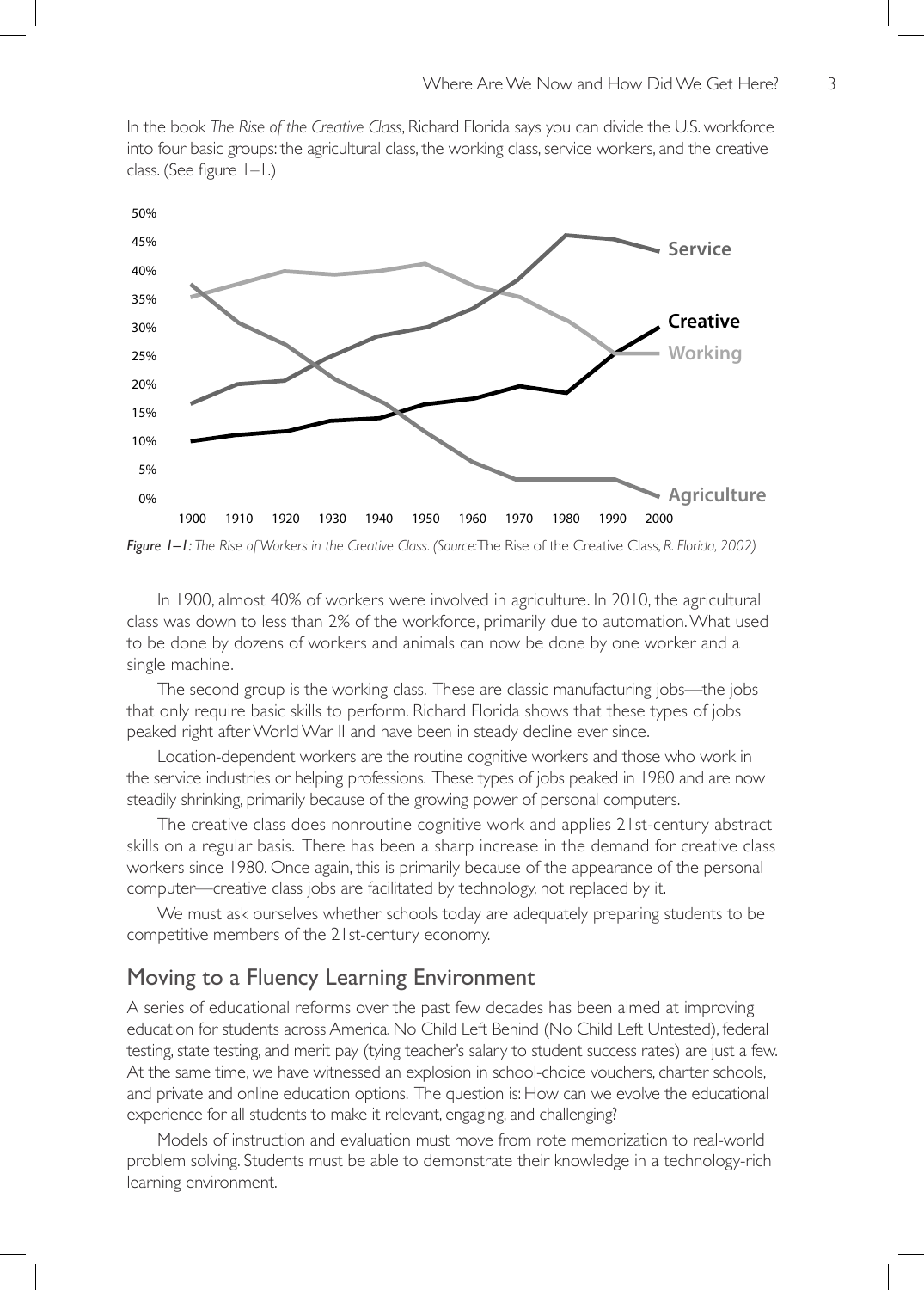

*Figure 1–2: Can you find x?*

The image above is found on many of the math exams that are given to students across North America everyday. Take note of how one particular student answered this question. Then, ask yourself: " Are we asking the right questions?" In this case, it is a question that has no relevance to the life of a student beyond the four walls of the classroom. We must make the shift beyond solving for "*x*" to creating, analyzing, and assessing what "*x*" can become.



#### Slow Progress

As far back as 1938, progressive thinkers have been questioning whether the long-held goals of education are enough. Prefiguring our contemporary dilemma, a 1938 report by the National Education Association and the American Association of School Administrators warned:

*Most of the standardized testing instruments [and written examinations] used in schools today deal largely with information. . . . There should be a much greater concern with the development of attitudes, interests, ideals, and habits. To focus tests exclusively on the acquisition and retention of information may recognize objectives of education that are relatively unimportant. Measuring the results of education must be increasingly concerned with such questions as these: Are the children growing in their ability to work together for a common end? Do they show greater skill in collecting and weighing evidence? Are they*  learning to be fair and tolerant in situations where conflicts arise? Are they sympathetic in the *presence of suffering and indignant in the presence of injustice? Do they show greater concern about questions of civic, social, and economic importance? Are they using their spending money wisely? Are they becoming more skillful in doing some useful type of work? Are they more honest, more reliable, more temperate, and more humane? Are they finding happiness in their present family life? Are they living in accordance with the rules of health? Are they acquiring skills in using all of the fundamental tools of learning? Are they curious about the natural world around them? Do they appreciate, each to the fullest degree possible, their rich inheritance in art, literature, and music? Do they balk at being led around by their prejudices?*

If students are expected to develop higher order thinking skills in conjunction with content mastery to meet the requirements under such legislation as No Child Left Behind (NCLB), one of the resources available for reference is Edgar Dale's Learning Cone (figure 1–3 on the next page), an evaluation of the levels of action that promote and ensure content mastery.

The lowest level of mastery is promoted through only reading, for which, after two weeks, recall of information will be 10% of the content presented.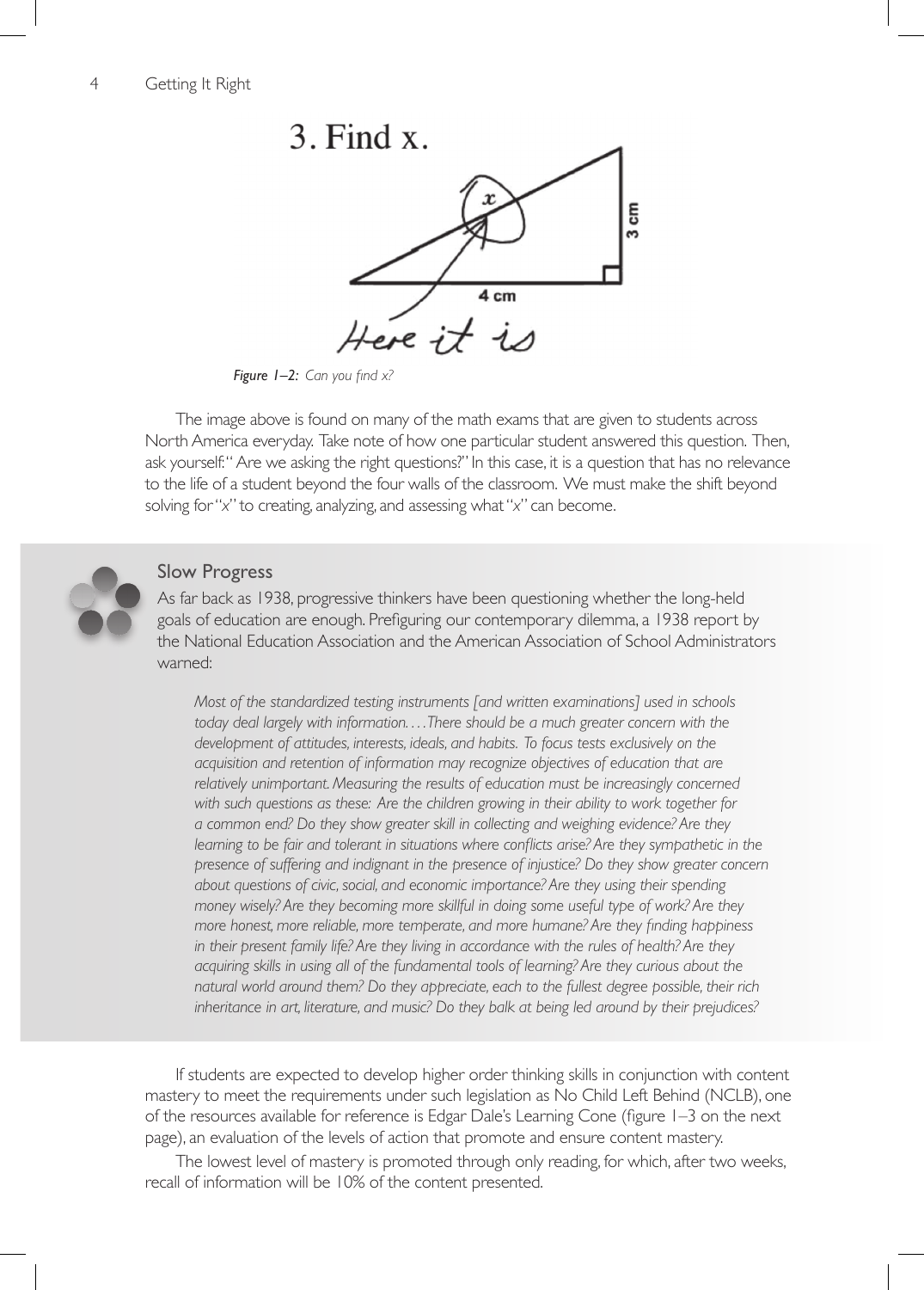

*Figure 1–3: Edgar Dale's Learning Cone (Source: Bethel National Training Lab, 1956, designed by Lee Crockett)*

Conversely, simulation and experience—an active learning process that also intertwines skill development—leads to 90% recall after two weeks. If we are aware of the huge effect that active learning and skill development have on content mastery, why are most schools teacher centered and using practice learning through full frontal lecture? Through the implementation of a fluency learning environment, the active learning process directly involves students in constructing and demonstrating their learning through multiple means that ensure content mastery and skill development.

By comparison, in Benjamin Bloom's (1956) Taxonomy (figure 1–4), we see that there are strong lessons to be learned from what researchers such as Bloom and Dale have said about how learning must occur to have the transformative affects we desire in education. We must view student and adult learning as interdependent factors in the progress and advancement of our schools and districts. We will not witness any of the gains in student success that are required without first addressing the professional development needs of the teachers and staff. These are the kinds of professional growth and development progressions that must occur at a much higher level than what is currently being seen in education. Student learning and teacher learning must be viewed using a much different lens than what we're looking through right now.



*Figure 1–4: Bloom's Digital Taxonomy (original)*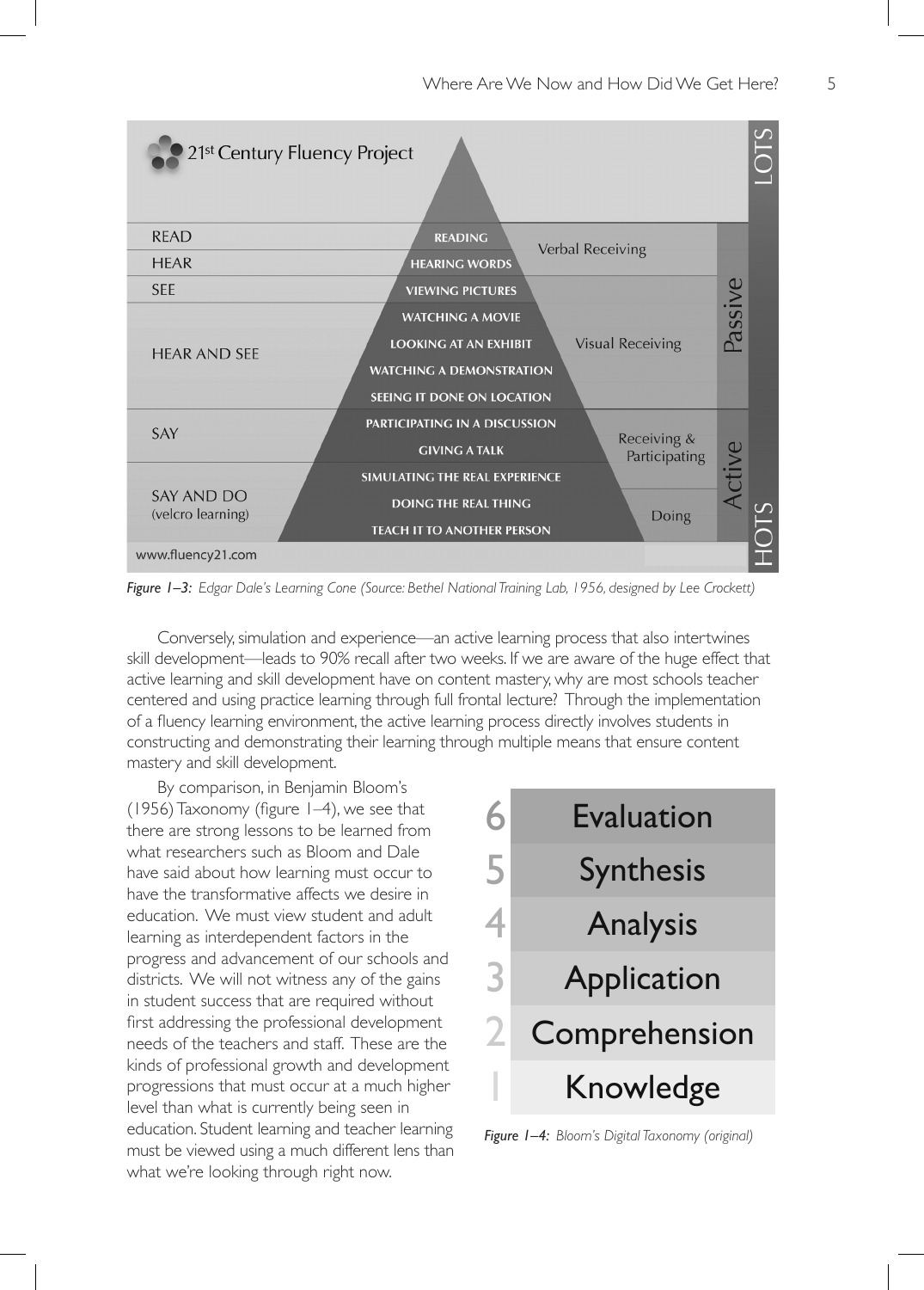## 6 Getting It Right

Using Andrew Churches' Bloom's Digital Taxonomy (figure 1–5), we are able to visualize what 21st-century skills students must develop and on what level they should be working.

|  | Creating             | Designing, constructing, planning, producing, inventing, devising, making,<br>programming, filming, animating, blogging, video blogging, mixing, re-mixing,<br>wiki-ing, publishing, videocasting, podcasting, directing, broadcasting     | $\frac{1}{2}$ |
|--|----------------------|--------------------------------------------------------------------------------------------------------------------------------------------------------------------------------------------------------------------------------------------|---------------|
|  | <b>Evaluating</b>    | Checking, hypothesizing, critiquing, experimenting, judging, testing, detecting,<br>monitoring, blog commenting, reviewing, posting, moderating, collaborating,<br>networking, refactoring                                                 |               |
|  | Analyzing            | Comparing, organizing, deconstructing, attributing, outlining, finding,<br>structuring, integrating, mashing, linking, validating, reverse engineering,<br>cracking, media clipping                                                        |               |
|  | Applying             | Implementing, carrying out, using, executing, running, loading, playing,<br>operating, hacking, uploading, sharing, editing                                                                                                                |               |
|  | <b>Understanding</b> | Interpreting, summarizing, inferring, paraphrasing, classifying, comparing,<br>explaining, exemplifying, advanced searching, Boolean searching, blog journaling,<br>Twittering, categorizing, tagging, commenting, annotating, subscribing |               |
|  | Remembering          | Recognizing, listing, describing, identifying, retrieving, naming, locating,<br>finding, bullet pointing, highlighting, bookmarking, social networking, social<br>bookmarking, favouriting/local bookmarking, searching, Googling          |               |

*Figure 1–5: Bloom's Digital Taxonomy, revised by Andrew Churches*

# The 21st-Century Fluencies

The authors believe that through fluency development, a school or district will be able to make the transition from the traditional model of instruction and learning to a 21st-century model of instruction and learning. Let's take a more in-depth look at what exactly is meant by 21st-century fluencies.

## Solution Fluency

Solution fluency is the ability to think creatively to solve problems in real time by clearly defining the problem, designing an appropriate solution, applying the solution, and then evaluating the process and the outcome.

## Information Fluency

Information fluency is the ability to be able to unconsciously and intuitively interpret information in all forms and formats in order to extract the essential knowledge, authenticate it, and perceive its meaning and significance.

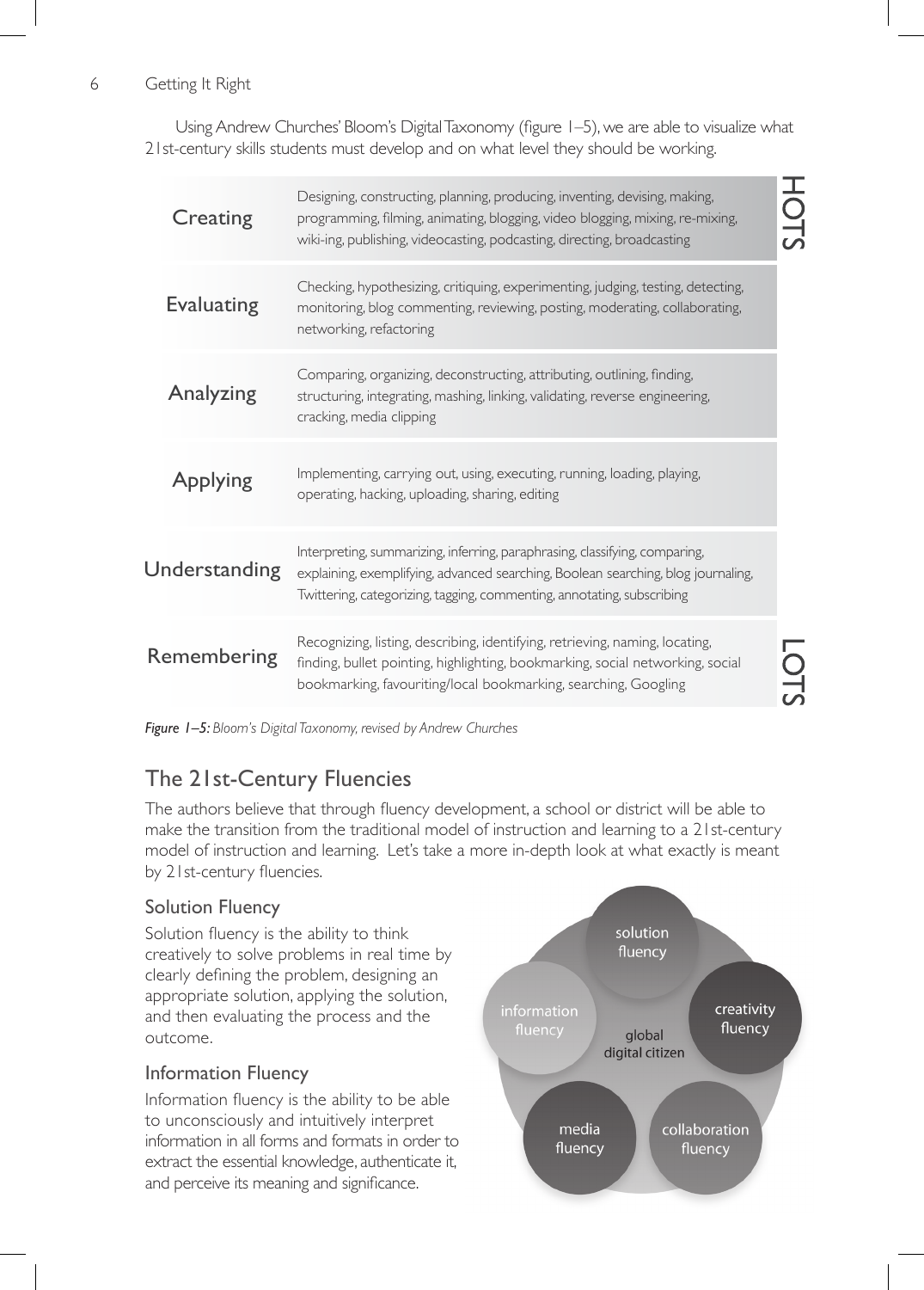### Creativity Fluency

Creative fluency is the process by which artistic proficiency adds meaning through design, art, and storytelling. It regards form in addition to function as well as the principles of innovative design combined with a quality functioning product.

#### Media Fluency

There are two components of media fluency. First is the ability to look analytically at any communication media to interpret the real message, to discern how the chosen media is being used to shape thinking, and to evaluate the efficacy of the message. Second is the ability to create and publish original digital products, matching the media to the intended message by determining the most appropriate and effective media for that message.

### Collaboration Fluency

Collaboration fluency is teamwork proficiency that has reached the unconscious ability to work cooperatively with virtual and real partners in an online environment to create original digital products.

## Global Digital Citizen

All the fluencies are learned within the context of the global digital citizen, using the guiding principles of personal responsibility, digital citizenship, global citizenship, altruistic service, and environmental stewardship.

## WhatWe've Learned About Technology Initiatives

After spending exorbitant amounts of taxpayers' money buying technology to engage students and increase student learning, many districts are being placed in the uncomfortable position of asking why so much of their newly installed equipment is sitting underused or even unused.

Many schools and districts have undertaken technology initiatives with the intention of creating classrooms that are technology rich. Indeed, new technologies have tremendous potential to transform learning environments, yet in many of those schools and classrooms, technology is being used to reinforce old models of teaching and learning using new tools. Schools and districts have reacted to the technology movement as if it were a race to purchase "stuff" rather than targeting pedagogy, teaching, learning, and assessment to meet collaboratively developed student success targets and shifting teacher practice. Insufficient technical and pedagogical support and vision will lead to technology tools sitting on shelves, student and teacher frustration, and decreasing usage.

School districts have also asked what they might have done differently to achieve a measurable return on their technology investment. They are asking what they need to effectively use technology to improve student performance in reading, writing, language, thinking, and computation. More than anything else, they want confirmation that the large investments they have made or plan to make for instructional technology can help learners meet state or provincial standards, score well on high-stakes tests, and prepare them for life beyond school.

The school districts that proceeded cautiously while designing new schools and are beginning to design their technical infrastructures are asking many of the same questions; however, they are asking these questions before they finalize their plans or commit their funding. These districts want to learn from the experiences and mistakes of the districts that were early adopters. They want to avoid developing isolated islands of technology use, and